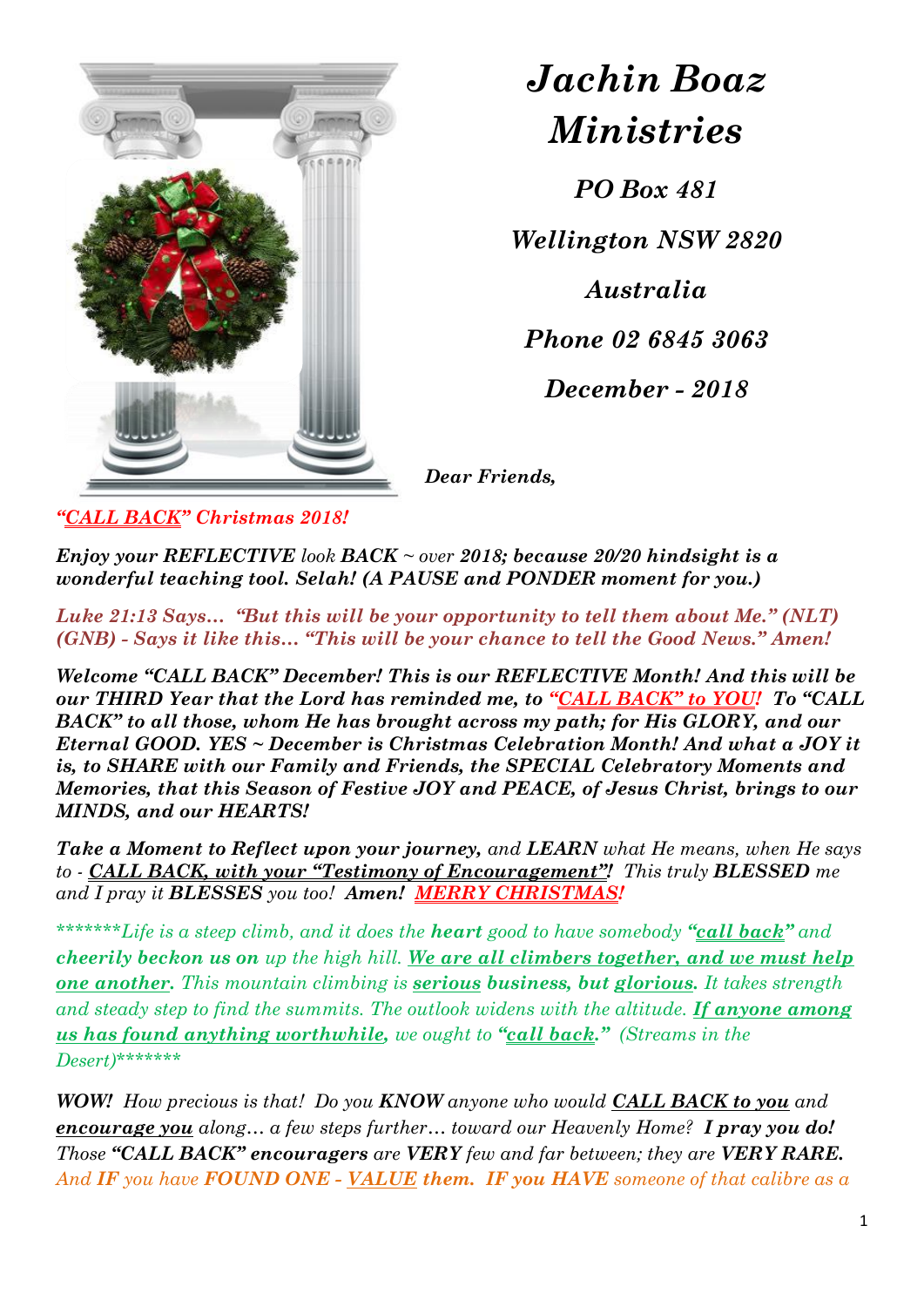*friend or mentor, TREASURE them, and THANK God for them… every day. If you DO NOT have a CALL BACK person in your life, I pray that this may encourage you to BECOME* 



*ONE; for someone else; for by NOW you may realize what it is YOU are missing, and you can USE this precious snippet of information to change someone else's life, by BECOMING their "CALL BACK" person. How precious the GIFT of a "call back" friend ~ you can GIVE this CHRISTMAS!* 

*HERE is your opportunity to "Tell them the GOOD NEWS"… as Luke 21:13 said, at the start. We just read… "If anyone among us has found anything worthwhile, we ought to "call back." Let's continue to encourage one another* 

*this Christmas Season… with this beautiful poem!* 

*\*\*\*\*\*\*\*If you have gone a little way ahead of me, call back— 'Twill cheer my heart and help my feet along the stony track; And if, perchance, Faith's light is dim, because the oil is low, Your call will guide my lagging course as wearily I go.*

*Call back, and tell me that He went with you into the storm; Call back, and say He kept you when the forest's roots were torn; That, when the heavens thunder and the earthquake shook the hill, He bore you up and held you where the very air was still.*

*Oh, friend, call back, and tell me for I cannot see your face, They say it glows with triumph, and your feet bound in the race; But there are mists between us and my spirit eyes are dim, And I cannot see the glory, though I long for word of Him.*

*But if you'll say He heard you when your prayer was but a cry, And if you'll say He saw you through the night's sin-darkened sky*

*If you have gone a little way ahead, oh, friend, call back— 'Twill cheer my heart and help my feet along the stony track. (Streams in the Desert)\*\*\*\*\*\*\**



*Regardless of the deception, delusion and confusion, that the enemy may have thrown at you this year – BE ENCOURAGED! DON'T LISTEN to his manipulative hype! Show him the gate, and LOCK it as he leaves! BE ENCOURAGED! You are LOVED! There is therefore now NO CONDEMNATION to those who ARE IN Christ Jesus – remember! (Rom 8:1) So ABIDE; GET IN and STAY IN - and BE ENCOURAGED by His Presence!*



*I'm CALLING BACK to you right NOW – to TELL YOU – things are looking pretty good up ahead. Our ETERNITY looms even larger NOW than it did, this time LAST year. And His PROMISES REMAIN TRUE and UNCHANGED! Heaven is looking GOOD! AWESOME, in fact! And NEARER than you might think - so… KEEP LOOKING UP; and CALLING BACK – to anyone who will HEAR your CALL! STAY in The Word! Jesus made it VERY SIMPLE for us. He too is CALLING us BACK … to Himself, via Repentance*